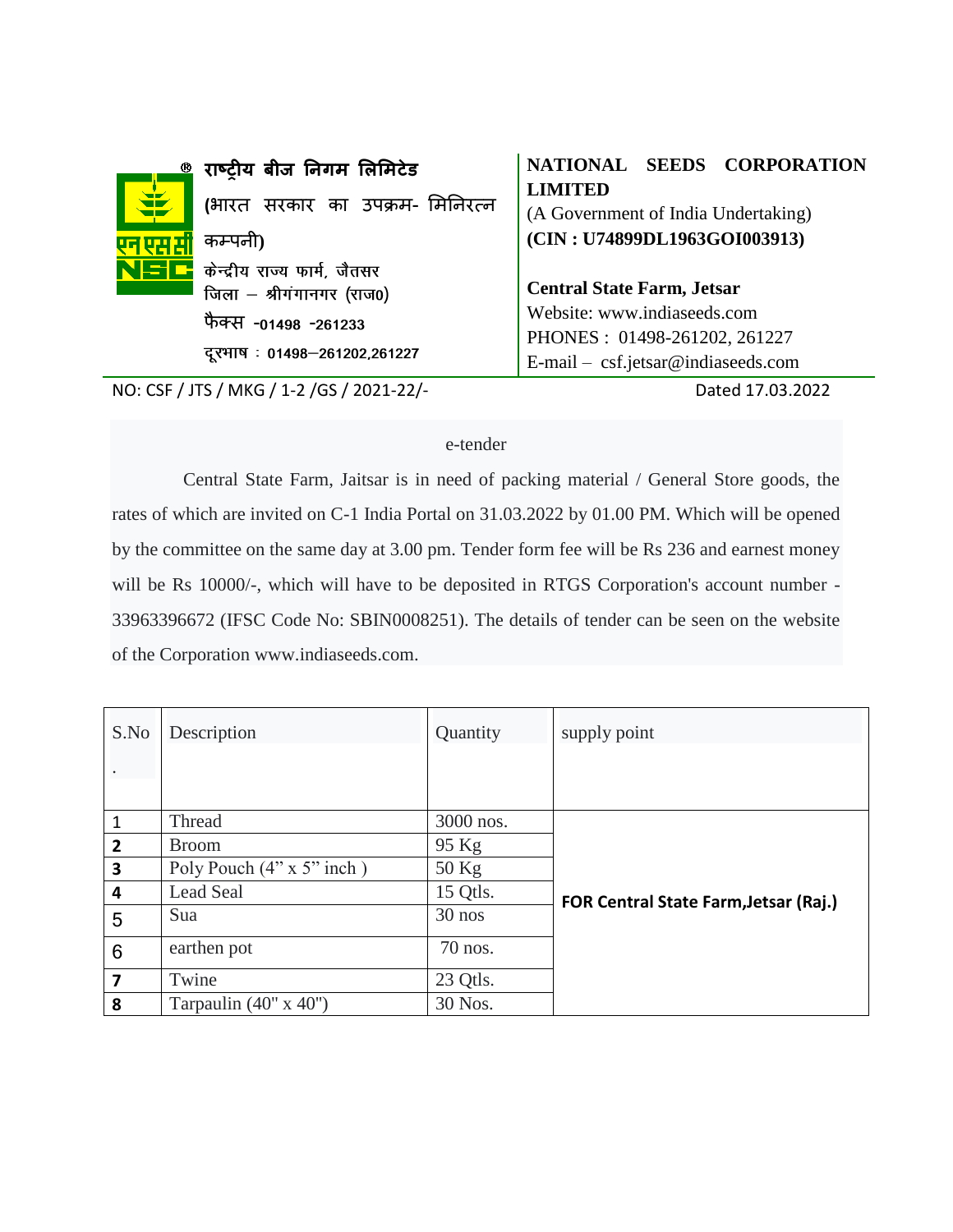1- If the old stock of goods is found, the firm concerned will take it back at its own cost and will provide the same number of goods in return.

2- The supply of the said goods will have to be given as soon as the order is received.

3- Incomplete tender will not be accepted. The Director, Central State Farm, Jetsar will have all the right to cancel the tender.

4- The tenderer will have to attach the photocopy of PAN card and GST number with the tender. If the firms are registered with MSME then the photocopy of MSME certificate has to be attached.

5- After the complete supply, on the basis of the attached sample of the said goods, if found satisfactory by the form committee, the supplier will be paid the invoice within 15 days.

6- The quantity of goods can be increased or decreased as per the requirement.

7- A sample of the relevant material will have to be attached with the tender form.

8- Preference will be given to the firms registered with MSME.

9- Tender Form Fee Rs.236 (Rs.200+18% GST) (non-refundable).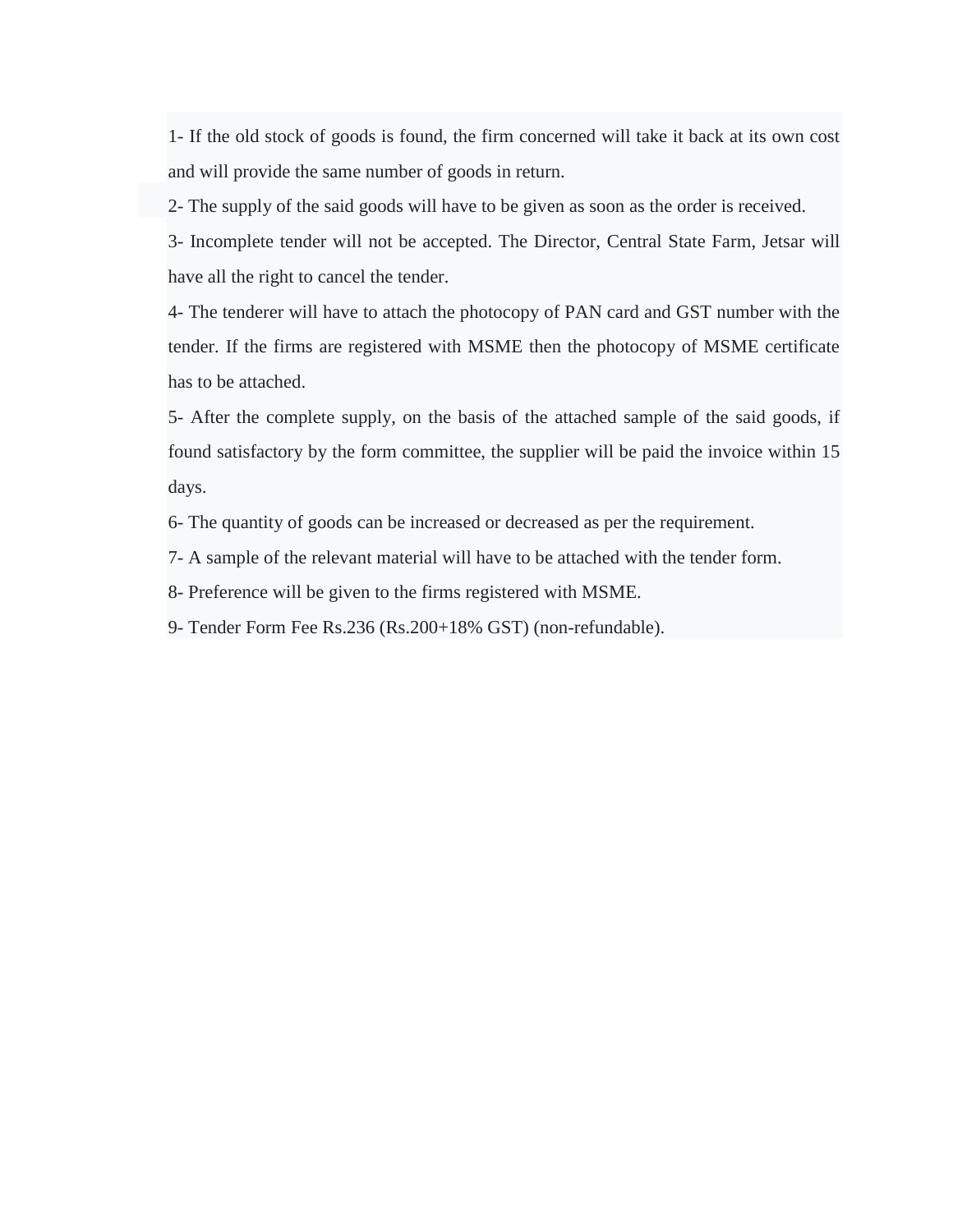|   | राष्ट्रीय बीज निगम लिमिटेड                                                                                                       | NATIONAL SEEDS CORPORATION                                                                                                             |
|---|----------------------------------------------------------------------------------------------------------------------------------|----------------------------------------------------------------------------------------------------------------------------------------|
| 宝 | (भारत सरकार का उपक्रम- मिनिरत्न<br>कम्पनी)                                                                                       | <b>LIMITED</b><br>(A Government of India Undertaking)<br>(CIN: U74899DL1963GOI003913)                                                  |
|   | $\sum$ $\Gamma$ केन्द्रीय राज्य फार्म, जैतसर<br>जिला - श्रीगंगानगर (राज0)<br>फैक्स -01498 -261233<br>दूरभाष: 01498–261202,261227 | <b>Central State Farm, Jetsar</b><br>Website: www.indiaseeds.com<br>PHONES: 01498-261202, 261227<br>E-mail - csf.jetsar@indiaseeds.com |

NO: CSF / JTS / MKG / 1-2 /GS / 2021-22/- Dated 17.03.2022

## e-tender

Central State Farm, Jaitsar is in need of packing materials / general store items (thread, broom, poly pouch, lead seal, needle, earthen pot and twine) whose rates are from the interested tenderers on 31.03.2022 up to 01.00 PM. Invited on C-1 India Portal. Which will be opened by the committee on the same day at 3.00 pm. Tender form fee will be Rs 236 and earnest money will be Rs 10000/-, which will have to be deposited in RTGS Corporation's account number - 33963396672 (IFSC Code No: SBIN0008251). The details of tender can be seen on the website of the Corporation www.indiaseeds.com.

Director(Farm)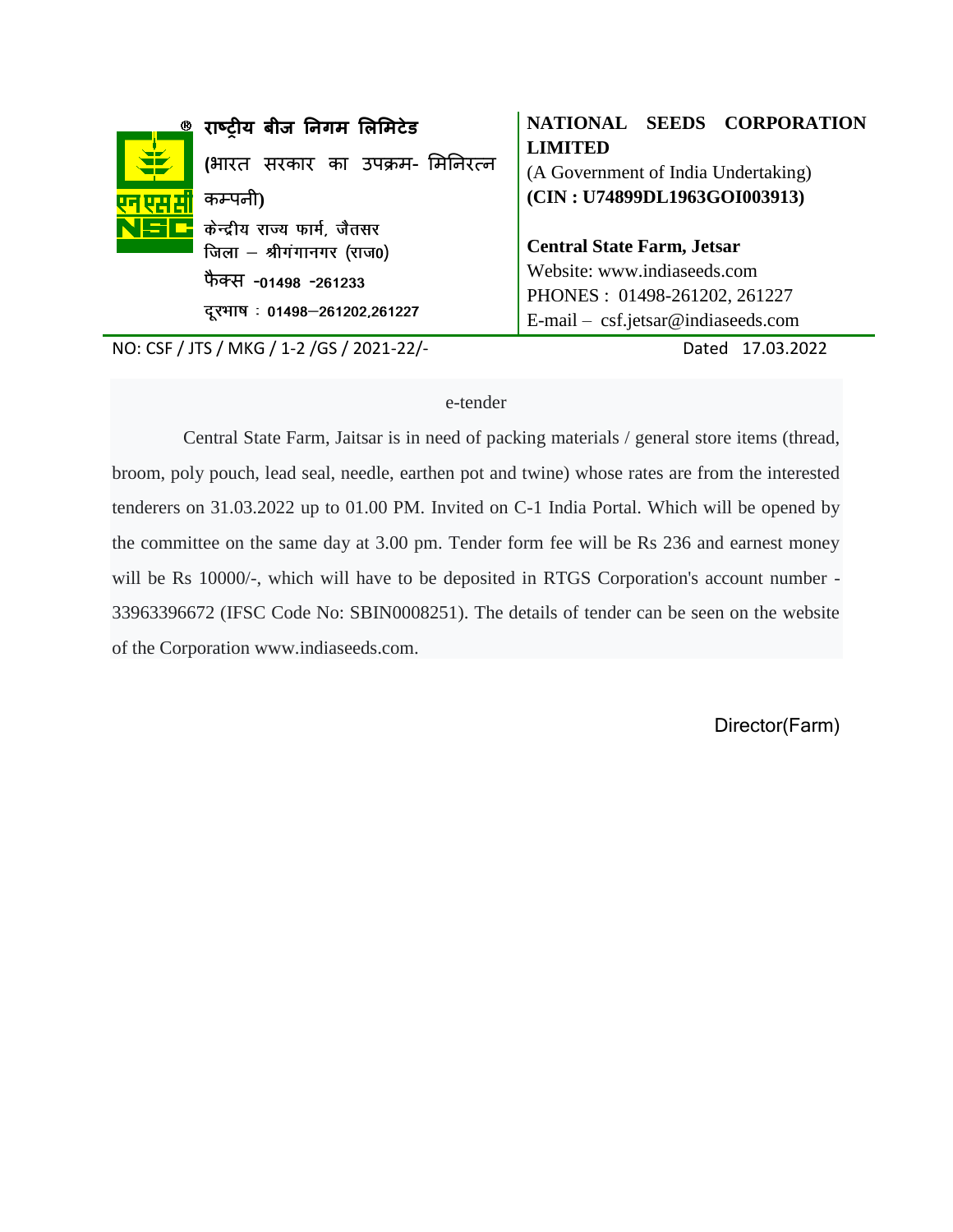**National Seeds Corporation Ltd. (A Govt. Of India Undertaking ) Central State Farm, Jetsar**

**No CSF/JTS/LO/1-2/G.S/2021-22/ 17.03.2022**

Approval of director is hereby conveyed to publish the e-tender notice for Tender of General Store Items. It is therefore, requested that kindly publish tender notice in news paper on or before 19.03.2022.. Seema Sandesh and Sandhya Border.

Asstt Manager (HR) Logistic Officer

**National Seeds Corporation Ltd.**

**(A Govt. Of India Undertaking )**

**Central State Farm, Jetsar**

**No CSF/JTS/LO/1-2/G.S/2021-22/ 17.03.2022**

Approval of director is hereby conveyed to publish the e-tender notice for Tender of General Store Items. It is therefore, requested that kindly publish tender notice in news paper on or before 19.03.2022. Seema Sandesh and Sandhya Border.

Asstt Manager (HR) Logistic Officer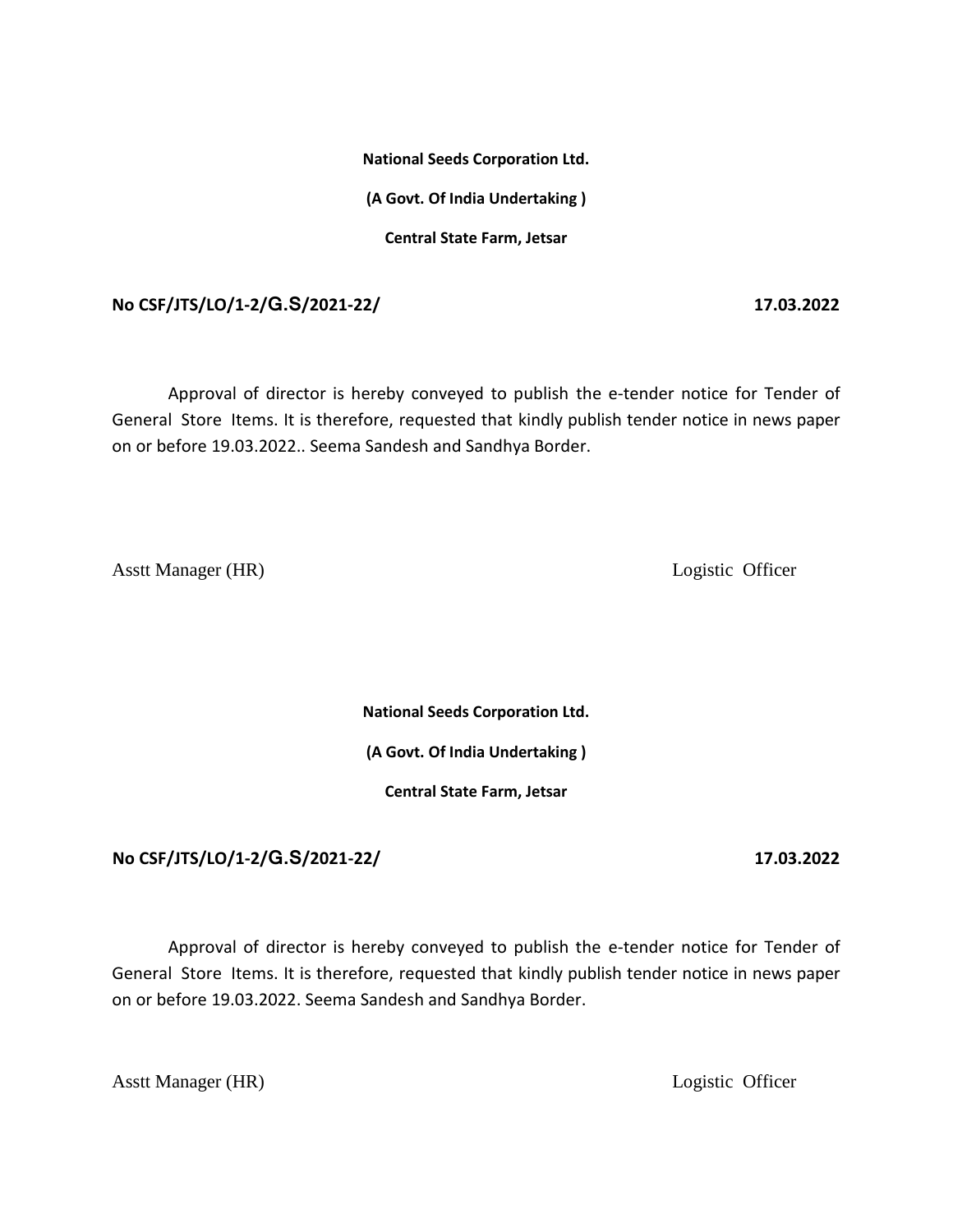

**राष्ट्रीय बीज निगम लऱलमटेड**

**(**भारत सरकार का उपक्रम- ममनिरत्ि

कम्पिी**)** केन्द्रीय राज्य फार्म, जैतसर जिला - श्रीगंगानगर (राज0) फैक्स -01498 -261233

दूरभाष: 01498-261202,261227

## **NATIONAL SEEDS CORPORATION LIMITED**

(A Government of India Undertaking) **(CIN : U74899DL1963GOI003913)**

**Central State Farm, Jetsar** Website: www.indiaseeds.com PHONES : 01498-261202, 261227

E-mail – csf.jetsar@indiaseeds.com

Date.........................

e-tender performa

To,

.......................................... .......................................... .......................................... ..........................................

The rates payable by me are as follows.

| S.No                    | Description                      | Quantity  | Rate per nos/ per kg (inclusive of all |
|-------------------------|----------------------------------|-----------|----------------------------------------|
|                         |                                  |           | taxes) FOR JETSAR                      |
|                         |                                  |           |                                        |
| $\mathbf{1}$            | Thread                           | 3000 nos. |                                        |
| $\overline{2}$          | <b>Broom</b>                     | 95 Kg     |                                        |
| $\overline{\mathbf{3}}$ | Poly Pouch $(4" \times 5"$ inch) | 50 Kg     |                                        |
| $\overline{\mathbf{4}}$ | Lead Seal                        | 15 Qtls.  |                                        |
| 5                       | Sua                              | 30 nos    |                                        |
| 6                       | earthen pot                      | 70 nos.   |                                        |
| $\overline{\mathbf{z}}$ | Twine                            | 23 Qtls.  | 7                                      |